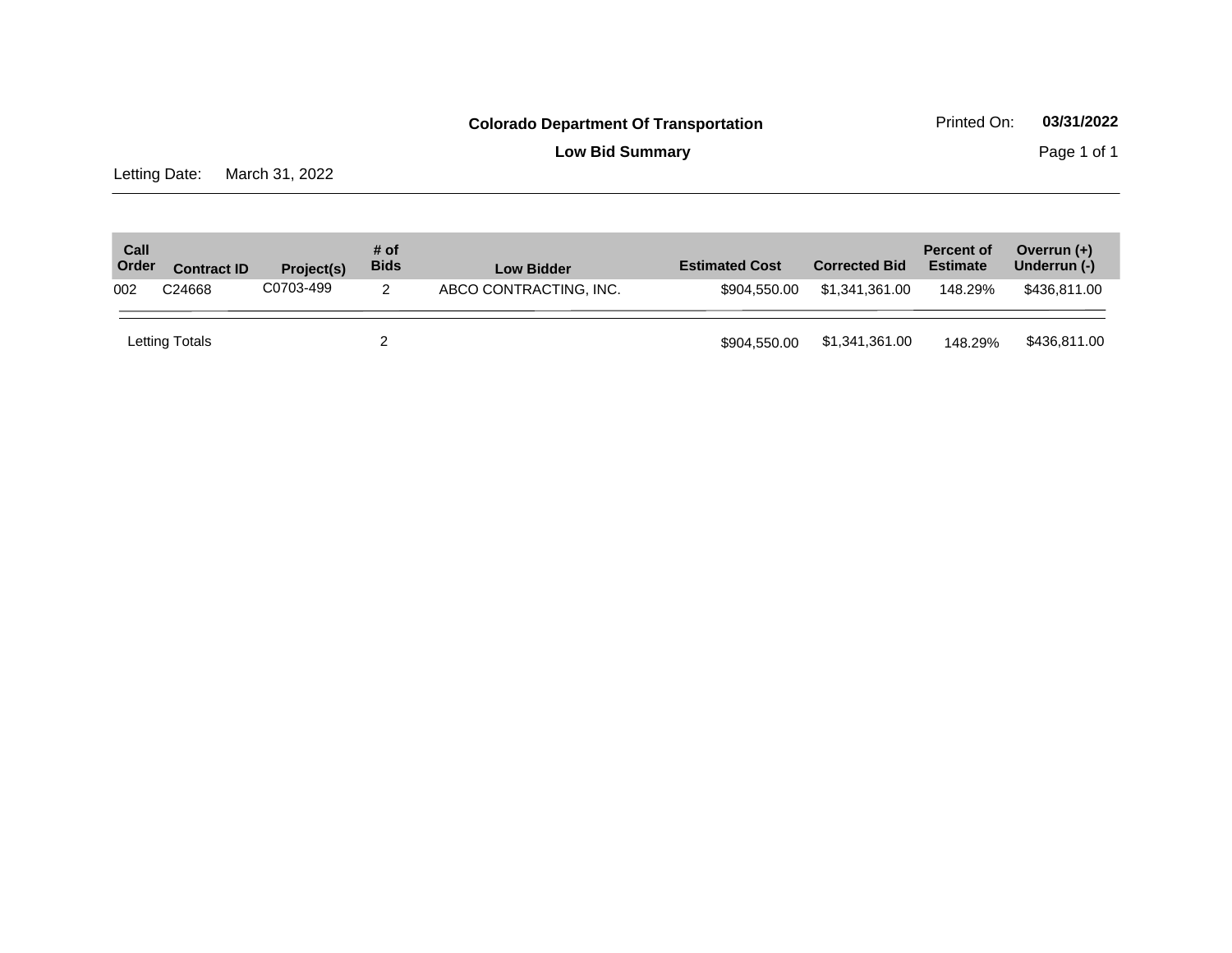|                                                                                                                                     | <b>Colorado Department Of Transportation</b> | Printed On:        | 03/31/2022<br>Page 1 of 1 |  |
|-------------------------------------------------------------------------------------------------------------------------------------|----------------------------------------------|--------------------|---------------------------|--|
|                                                                                                                                     | <b>Vendor Ranking</b>                        |                    |                           |  |
| <b>Contract Description:</b>                                                                                                        | Contract ID:                                 | C <sub>24668</sub> |                           |  |
| EISENHOWER JOHNSON MEMORIAL TUNNEL-<br>Repair to existing damage to wall panels in the length of the EJMT north tunnel (MP 213.651- |                                              |                    |                           |  |

MP 215.348). Project is meant to repair/reset the shims, grout bed, and shifted wall panels that have deteriorated over time due to excessive moisture and ice on the walls of the bore.

| Rank | <b>Vendor ID</b> | <b>Vendor Name</b>         | <b>Total Bid</b> | <b>Percent Of</b><br><b>Low Bid</b> | <b>Percent Of</b><br><b>Estimate</b> |
|------|------------------|----------------------------|------------------|-------------------------------------|--------------------------------------|
| 0    | -EST-            | <b>Engineer's Estimate</b> | \$904,550.00     | 67.44%                              | 100.00%                              |
|      | 905A             | ABCO CONTRACTING, INC.     | \$1,341,361.00   | 100.00%                             | 148.29%                              |
| 2    | 1086A            | STRUCTURES, INC.           | \$1,552,461.00   | 115.74%                             | 171.63%                              |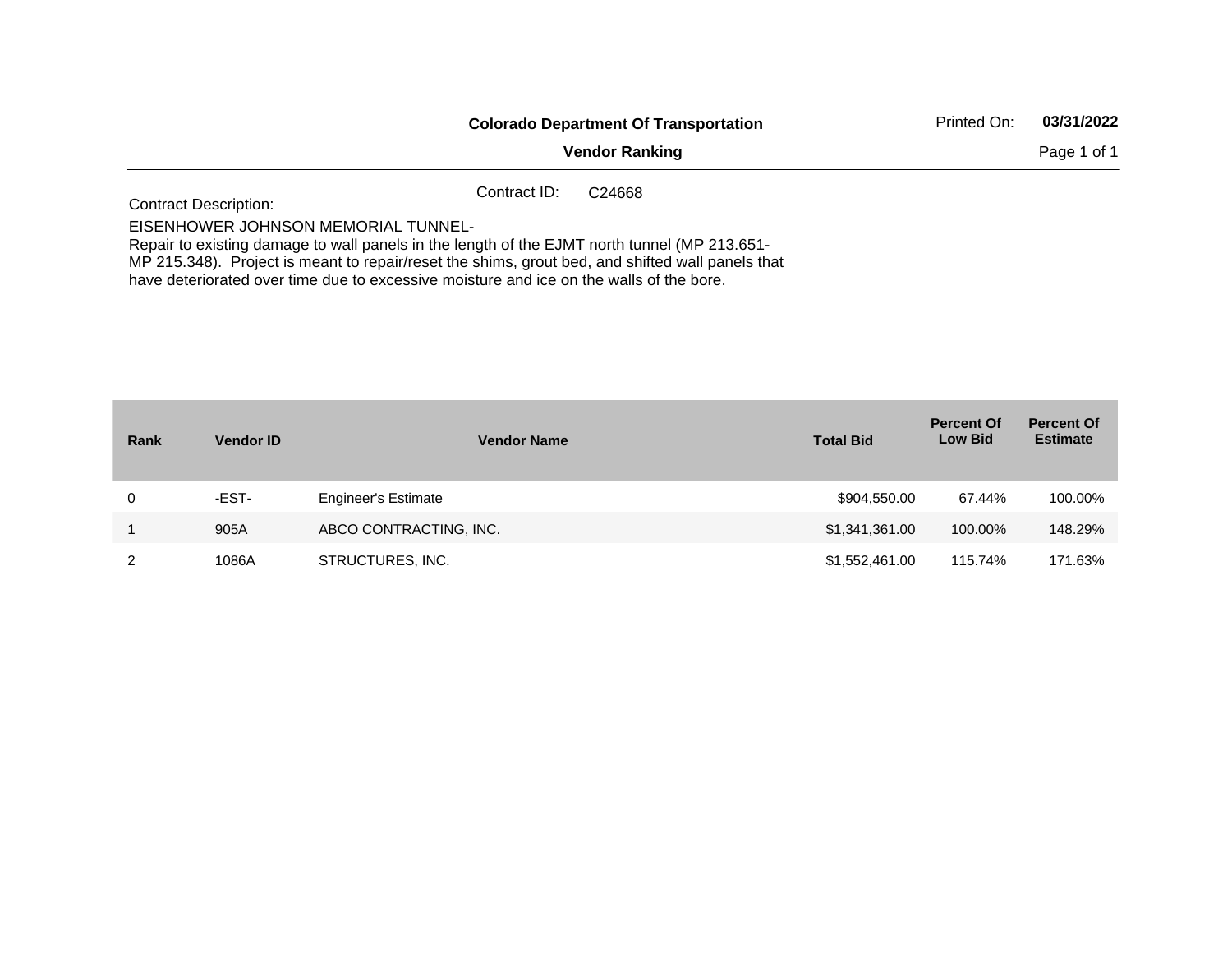| <b>Tabulation of Bids</b> |  |  |  |  |  |  |
|---------------------------|--|--|--|--|--|--|
| Contract ID: C24668       |  |  |  |  |  |  |

|                    |                                                  |              | $(0)$ -EST-<br><b>Engineer's Estimate</b> |                          | $(1)$ 905A<br><b>ABCO CONTRACTING,</b><br>INC. |                          | $(2)$ 1086A<br><b>STRUCTURES, INC.</b> |                          |                    |
|--------------------|--------------------------------------------------|--------------|-------------------------------------------|--------------------------|------------------------------------------------|--------------------------|----------------------------------------|--------------------------|--------------------|
| <b>Item Code</b>   | <b>Description</b>                               | Quantity     |                                           | <b>Unit Price</b>        | Amount                                         | <b>Unit Price</b>        | Amount                                 | <b>Unit Price</b>        | Amount             |
| <b>SECTION:</b>    | <b>BID ITEMS</b><br>0001                         |              |                                           |                          |                                                |                          | LCC:                                   |                          |                    |
| 202-00503          | <b>Removal of Portions of Present Structure</b>  | 65.000       | <b>SY</b>                                 | 2,000.00000 130,000.00   |                                                | 3,280.00000 213,200.00   |                                        | 5,700.00000 370,500.00   |                    |
|                    | 208-00045 Concrete Washout Structure             |              | 1.000 EACH                                | 4,000.00000              | 4.000.00                                       | 4,000.00000              | 4,000.00                               | 2,620.00000              | 2,620.00           |
|                    | 208-00052 Storm Drain Inlet Protection (Type II) | 180.000      | LF                                        | 80.00000                 | 14,400.00                                      | 12.50000                 | 2,250.00                               | 48.00000                 | 8,640.00           |
|                    | 208-00106 Sweeping (Sediment Removal)            | 20.000 HOUR  |                                           | 200.00000                | 4,000.00                                       | 315.00000                | 6,300.00                               | 154.00000                | 3,080.00           |
| 210-00001          | <b>Reset Structure</b>                           | 12.000 EACH  |                                           | 5,000.00000              | 60,000.00                                      | 4,000.00000 48,000.00    |                                        | 7,875,00000              | 94,500.00          |
|                    | 211-02275 Cement Grout                           | 8.000        | CY                                        | 1,000.00000              | 8,000.00                                       | 32,000.00000 256,000.00  |                                        | 16,600.00000 132,800.00  |                    |
|                    | 515-00400 Concrete Sealer                        | 65.000       | SY                                        | 50.00000                 | 3,250.00                                       | 150.00000                | 9,750.00                               | 262.00000                | 17,030.00          |
|                    | 620-00020 Sanitary Facility                      |              | 1.000 EACH                                | 5,000.00000              | 5,000.00                                       | 4,500.00000              | 4,500.00                               | 2,180.00000              | 2,180.00           |
|                    | 626-00000 Mobilization                           | 1.000        | L SI                                      | 175,000.00000 175,000.00 |                                                | 131,000.00000 131,000.00 |                                        | 210,200.00000 210,200.00 |                    |
| 630-00000 Flagging |                                                  | 500.000 HOUR |                                           |                          | 38.00000 19,000.00                             |                          | 44.00000 22,000.00                     |                          | 48.00000 24,000.00 |
|                    | 630-00001 Pilot Car Operation                    | 550,000 HOUR |                                           | 70.00000                 | 38,500.00                                      | 207.00000 113,850.00     |                                        | 175.00000                | 96,250.00          |
|                    | 630-00006 Uniformed Traffic Control (Vehicle)    | 200,000 HOUR |                                           | 125.00000                | 25,000.00                                      | 250.00000 50,000.00      |                                        | 223.00000 44,600.00      |                    |
| 630-00007          | <b>Traffic Control Inspection</b>                | 80.000       | <b>DAY</b>                                | 400.00000                | 32.000.00                                      | 500.00000 40,000.00      |                                        | 371.00000 29,680.00      |                    |
|                    | 630-00012 Traffic Control Management             | 70.000       | <b>DAY</b>                                | 1,200.00000              | 84,000.00                                      | 2,315.00000 162,050.00   |                                        | 2,264.00000 158,480.00   |                    |
| 630-80001          | Flashing Beacon (Portable)                       | 12.000 EACH  |                                           | 900.00000                | 10,800.00                                      | 2,750.00000 33,000.00    |                                        | 2,509.00000 30,108.00    |                    |
|                    | 630-80337 Barricade (Type 3 M-C) (Temporary)     |              | 2.000 EACH                                | 250.00000                | 500.00                                         | 280.00000                | 560.00                                 | 503.00000                | 1,006.00           |

Page 1 of 2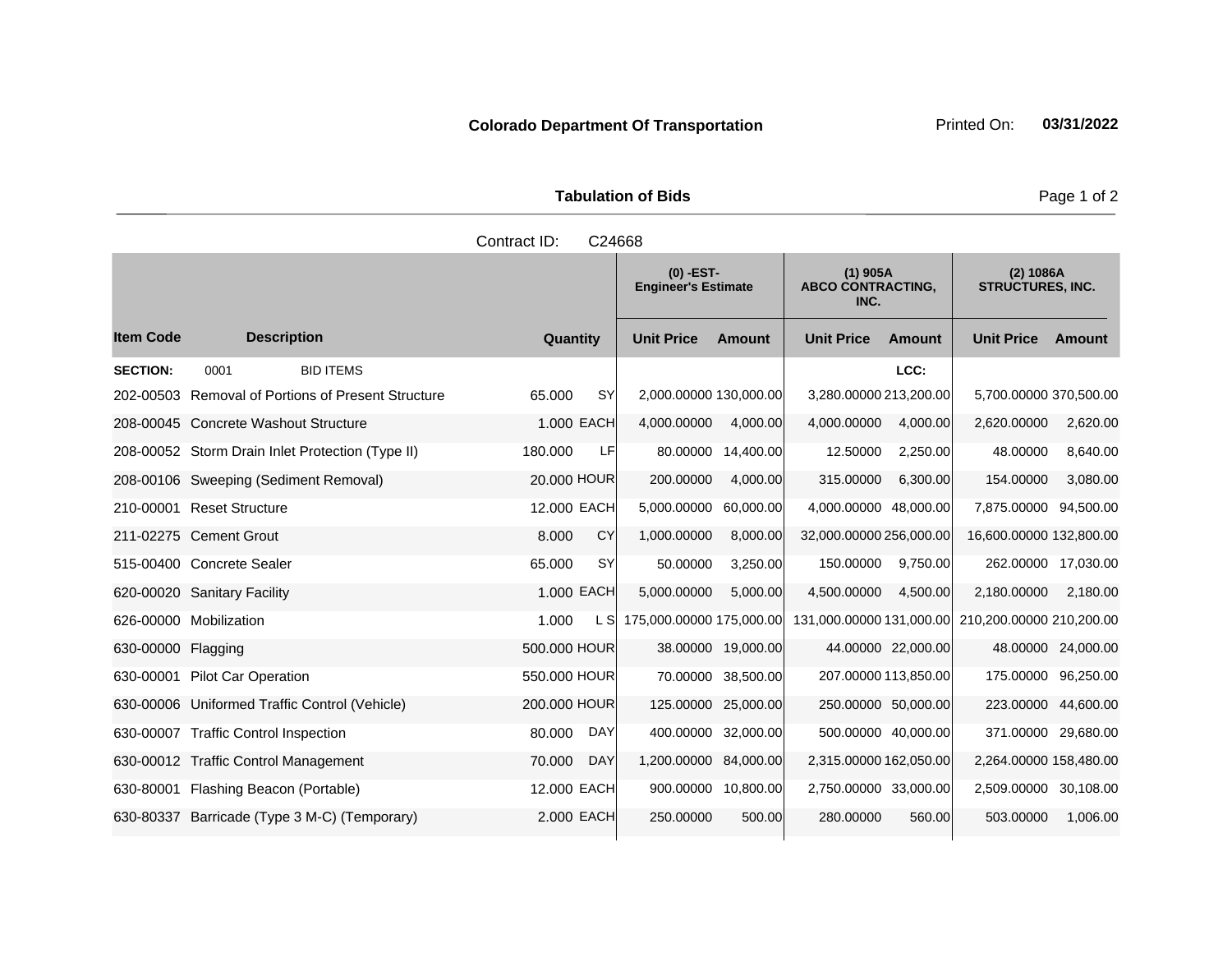**Tabulation of Bids** Page 2 of 2

|                        |                                                                          | Contract ID:<br>C24668 |                                           |               |                                                |                     |                                      |                |
|------------------------|--------------------------------------------------------------------------|------------------------|-------------------------------------------|---------------|------------------------------------------------|---------------------|--------------------------------------|----------------|
|                        |                                                                          |                        | $(0)$ -EST-<br><b>Engineer's Estimate</b> |               | $(1)$ 905A<br><b>ABCO CONTRACTING,</b><br>INC. |                     | (2) 1086A<br><b>STRUCTURES, INC.</b> |                |
| <b>Item Code</b>       | <b>Description</b>                                                       | Quantity               | <b>Unit Price</b>                         | <b>Amount</b> | <b>Unit Price</b>                              | <b>Amount</b>       | <b>Unit Price</b>                    | <b>Amount</b>  |
| <b>SECTION:</b>        | 0001<br><b>BID ITEMS</b>                                                 |                        |                                           |               |                                                | LCC:                |                                      |                |
| 630-80341              | Construction Traffic Sign (Panel Size A)                                 | 14.000 EACH            | 80.00000                                  | 1,120.00      | 70.00000                                       | 980.00              | 58.00000                             | 812.00         |
|                        | 630-80342 Construction Traffic Sign (Panel Size B)                       | 21.000 EACH            | 90.00000                                  | 1,890.00      | 113.00000                                      | 2,373.00            | 95.00000                             | 1,995.00       |
|                        | 630-80343 Construction Traffic Sign (Panel Size C)                       | 24.000 EACH            | 100.00000                                 | 2,400.00      | 157.00000                                      | 3,768.00            | 132.00000                            | 3,168.00       |
|                        | 630-80355 Portable Message Sign Panel                                    | 2.000 EACH             | 6,000.00000                               | 12,000.00     | 20,000.00000                                   | 40,000.00           | 19,600.00000                         | 39,200.00      |
|                        | 630-80358 Advance Warning Flashing or Sequencing<br>Arrow Panel (C Type) | 2,000 EACH             | 2,500.00000                               | 5,000.00      | 3,760.00000                                    | 7,520.00            | 3,180.00000                          | 6,360.00       |
| 630-80360              | Drum Channelizing Device                                                 | 270.000 EACH           | 40.00000                                  | 10,800.00     |                                                | 125.00000 33,750.00 | 106.00000                            | 28,620.00      |
| 630-80363              | Drum Channelizing Device (With Light)<br>(Flashing)                      | 6.000 EACH             | 65.00000                                  | 390.00        | 160.00000                                      | 960.00              | 132.00000                            | 792.00         |
| 630-80380              | <b>Traffic Cone</b>                                                      | 50.000 EACH            | 10.00000                                  | 500.00        | 19.00000                                       | 950.00              | 16.00000                             | 800.00         |
| 630-85041              | <b>Mobile Attenuator</b>                                                 | 40.000<br>DAY          | 800.00000 32,000.00                       |               | 1,065.00000 42,600.00                          |                     | 1,696.00000 67,840.00                |                |
|                        | 630-86810 Traffic Signal (Temporary)                                     | 2.000 EACH             | 75,000.00000 150,000.00                   |               | 45,000.00000 90,000.00                         |                     | 52,250.00000 104,500.00              |                |
|                        | 632-00000 Night Work Lighting                                            | 1.000<br>L SI          | 75,000.00000 75,000.00                    |               | 22,000.00000 22,000.00                         |                     | 72,700.00000 72,700.00               |                |
| <b>Section Totals:</b> |                                                                          |                        |                                           | \$904,550.00  |                                                | \$1,341,361.00      |                                      | \$1,552,461.00 |
|                        | <b>Contract Grand Totals</b>                                             |                        |                                           | \$904,550.00  |                                                | \$1,341,361.00      |                                      | \$1,552,461.00 |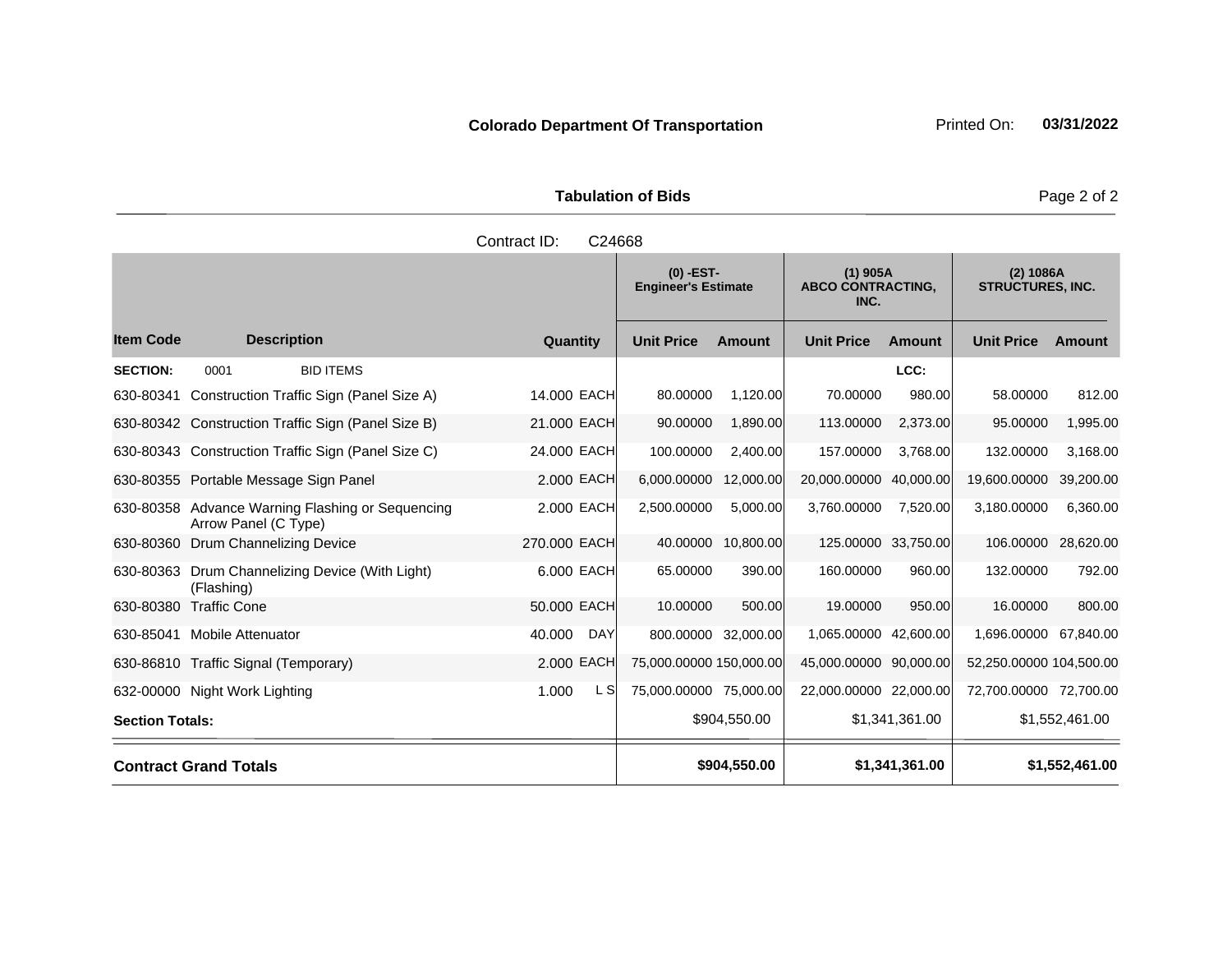**Low Bid Item Analysis Page 1 of 3** 

| Line            | Item/<br>Description                             | Quantity                                                  | Estimated<br>Price | <b>Bid Price/</b><br><b>Units</b> | Estimated<br>Amount | <b>Bid Amount</b> | <b>Bid Est</b><br>% | Overrun $(+)$<br>Underrun (-) |
|-----------------|--------------------------------------------------|-----------------------------------------------------------|--------------------|-----------------------------------|---------------------|-------------------|---------------------|-------------------------------|
| <b>SECTION:</b> | 0001                                             | <b>BID ITEMS</b>                                          |                    |                                   |                     |                   |                     |                               |
| 0005            | 202-00503                                        | 65.000<br><b>Removal of Portions of Present Structure</b> | 2,000.00000        | 3,280.00000<br><b>SY</b>          | 130,000.00          | 213,200.00        | 164.00%             | 83,200.00                     |
| 0010            | 208-00045<br>Concrete Washout Structure          | 1.000                                                     | 4,000.00000        | 4,000.00000<br><b>EACH</b>        | 4,000.00            | 4,000.00          | 100.00%             | 0.00                          |
| 0015            | 208-00052                                        | 180.000<br>Storm Drain Inlet Protection (Type II)         | 80.00000           | 12.50000<br>LF                    | 14,400.00           | 2,250.00          | 15.63%              | $-12,150.00$                  |
| 0020            | 208-00106<br>Sweeping (Sediment Removal)         | 20,000                                                    | 200,00000          | 315.00000<br><b>HOUR</b>          | 4,000.00            | 6,300.00          | 157.50%             | 2,300.00                      |
| 0025            | 210-00001<br><b>Reset Structure</b>              | 12.000                                                    | 5,000.00000        | 4,000.00000<br><b>EACH</b>        | 60,000.00           | 48,000.00         | 80.00%              | $-12,000.00$                  |
| 0030            | 211-02275<br><b>Cement Grout</b>                 | 8.000                                                     | 1,000.00000        | 32,000.00000<br><b>CY</b>         | 8,000.00            | 256,000.00        | 3200.00%            | 248,000.00                    |
| 0035            | 515-00400<br><b>Concrete Sealer</b>              | 65.000                                                    | 50.00000           | 150.00000<br><b>SY</b>            | 3,250.00            | 9,750.00          | 300.00%             | 6,500.00                      |
| 0040            | 620-00020<br><b>Sanitary Facility</b>            | 1.000                                                     | 5,000.00000        | 4,500.00000<br><b>EACH</b>        | 5,000.00            | 4,500.00          | 90.00%              | $-500.00$                     |
| 0045            | 626-00000<br>Mobilization                        | 1.000                                                     | 175,000.00000      | 131,000.00000<br>L S              | 175,000.00          | 131,000.00        | 74.86%              | $-44,000.00$                  |
| 0050            | 630-00000<br>Flagging                            | 500.000                                                   | 38.00000           | 44.00000<br><b>HOUR</b>           | 19,000.00           | 22,000.00         | 115.79%             | 3,000.00                      |
| 0055            | 630-00001<br>Pilot Car Operation                 | 550.000                                                   | 70.00000           | 207.00000<br><b>HOUR</b>          | 38,500.00           | 113,850.00        | 295.71%             | 75,350.00                     |
| 0060            | 630-00006<br>Uniformed Traffic Control (Vehicle) | 200,000                                                   | 125.00000          | 250,00000<br><b>HOUR</b>          | 25,000.00           | 50,000.00         | 200.00%             | 25,000.00                     |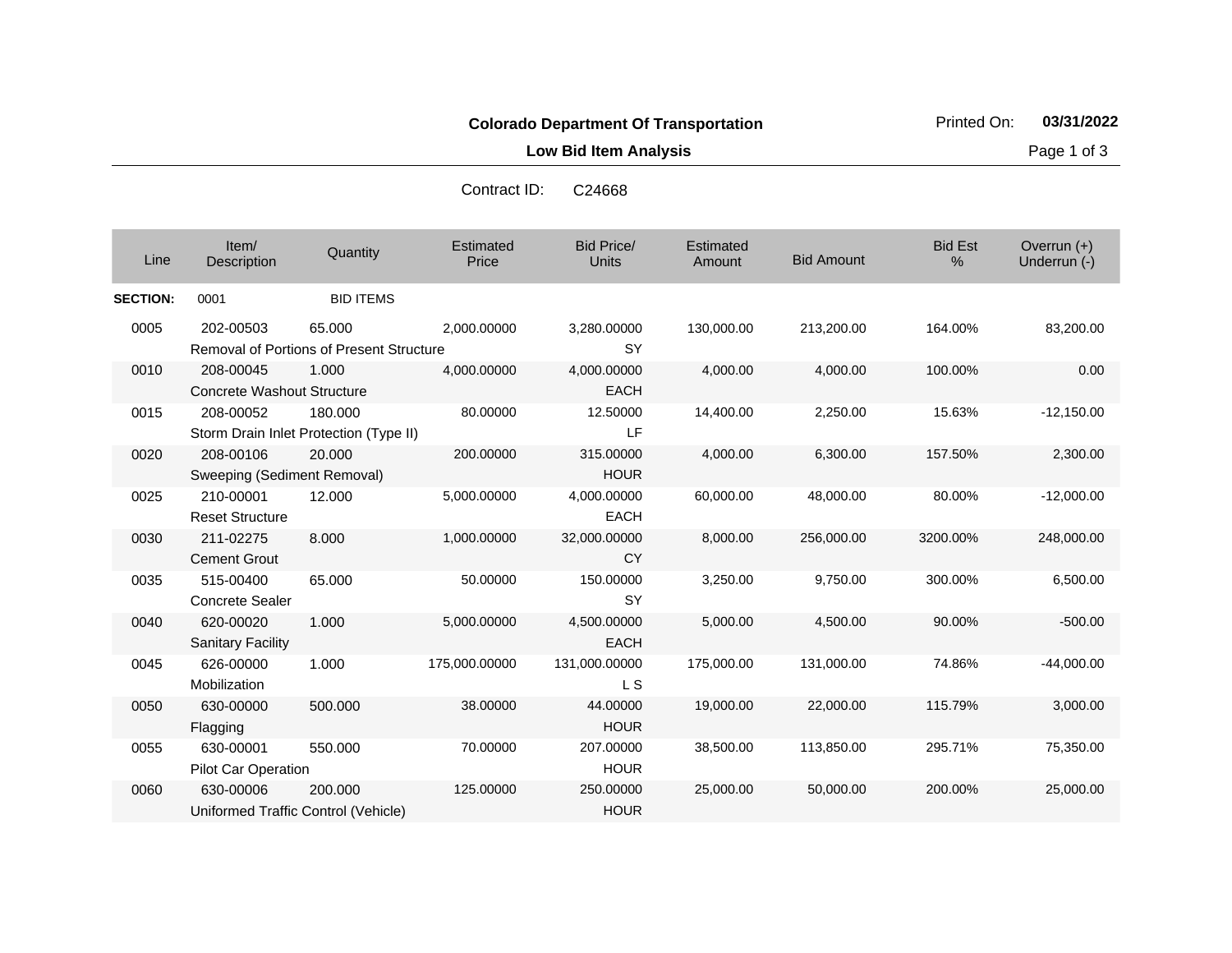**Low Bid Item Analysis Page 2 of 3** 

| Line            | Item/<br><b>Description</b>       | Quantity                                     | Estimated<br>Price | <b>Bid Price/</b><br>Units | Estimated<br>Amount | <b>Bid Amount</b> | <b>Bid Est</b><br>% | Overrun $(+)$<br>Underrun (-) |
|-----------------|-----------------------------------|----------------------------------------------|--------------------|----------------------------|---------------------|-------------------|---------------------|-------------------------------|
| <b>SECTION:</b> | 0001                              | <b>BID ITEMS</b>                             |                    |                            |                     |                   |                     |                               |
| 0065            | 630-00007                         | 80,000                                       | 400.00000          | 500.00000                  | 32,000.00           | 40,000.00         | 125.00%             | 8,000.00                      |
|                 | <b>Traffic Control Inspection</b> |                                              |                    | <b>DAY</b>                 |                     |                   |                     |                               |
| 0070            | 630-00012                         | 70.000                                       | 1,200.00000        | 2,315.00000                | 84,000.00           | 162,050.00        | 192.92%             | 78,050.00                     |
|                 | <b>Traffic Control Management</b> |                                              |                    | <b>DAY</b>                 |                     |                   |                     |                               |
| 0075            | 630-80001                         | 12.000                                       | 900.00000          | 2.750.00000                | 10,800.00           | 33,000.00         | 305.56%             | 22,200.00                     |
|                 | Flashing Beacon (Portable)        |                                              |                    | <b>EACH</b>                |                     |                   |                     |                               |
| 0080            | 630-80337                         | 2.000                                        | 250.00000          | 280.00000                  | 500.00              | 560.00            | 112.00%             | 60.00                         |
|                 |                                   | Barricade (Type 3 M-C) (Temporary)           |                    | <b>EACH</b>                |                     |                   |                     |                               |
| 0085            | 630-80341                         | 14.000                                       | 80.00000           | 70.00000                   | 1,120.00            | 980.00            | 87.50%              | $-140.00$                     |
|                 |                                   | Construction Traffic Sign (Panel Size A)     |                    | <b>EACH</b>                |                     |                   |                     |                               |
| 0090            | 630-80342                         | 21.000                                       | 90.00000           | 113.00000                  | 1,890.00            | 2,373.00          | 125.56%             | 483.00                        |
|                 |                                   | Construction Traffic Sign (Panel Size B)     |                    | <b>EACH</b>                |                     |                   |                     |                               |
| 0095            | 630-80343                         | 24.000                                       | 100.00000          | 157.00000                  | 2,400.00            | 3,768.00          | 157.00%             | 1,368.00                      |
|                 |                                   | Construction Traffic Sign (Panel Size C)     |                    | <b>EACH</b>                |                     |                   |                     |                               |
| 0100            | 630-80355                         | 2.000                                        | 6,000.00000        | 20,000.00000               | 12,000.00           | 40,000.00         | 333.33%             | 28,000.00                     |
|                 | Portable Message Sign Panel       |                                              |                    | <b>EACH</b>                |                     |                   |                     |                               |
| 0105            | 630-80358                         | 2.000                                        | 2,500.00000        | 3,760.00000                | 5,000.00            | 7,520.00          | 150.40%             | 2,520.00                      |
|                 | Panel (C Type)                    | Advance Warning Flashing or Sequencing Arrow |                    | <b>EACH</b>                |                     |                   |                     |                               |
| 0110            | 630-80360                         | 270,000                                      | 40.00000           | 125.00000                  | 10,800.00           | 33,750.00         | 312.50%             | 22,950.00                     |
|                 | Drum Channelizing Device          |                                              |                    | <b>EACH</b>                |                     |                   |                     |                               |
| 0115            | 630-80363                         | 6.000                                        | 65.00000           | 160.00000                  | 390.00              | 960.00            | 246.15%             | 570.00                        |
|                 | (Flashing)                        | Drum Channelizing Device (With Light)        |                    | <b>EACH</b>                |                     |                   |                     |                               |

Contract ID: C24668